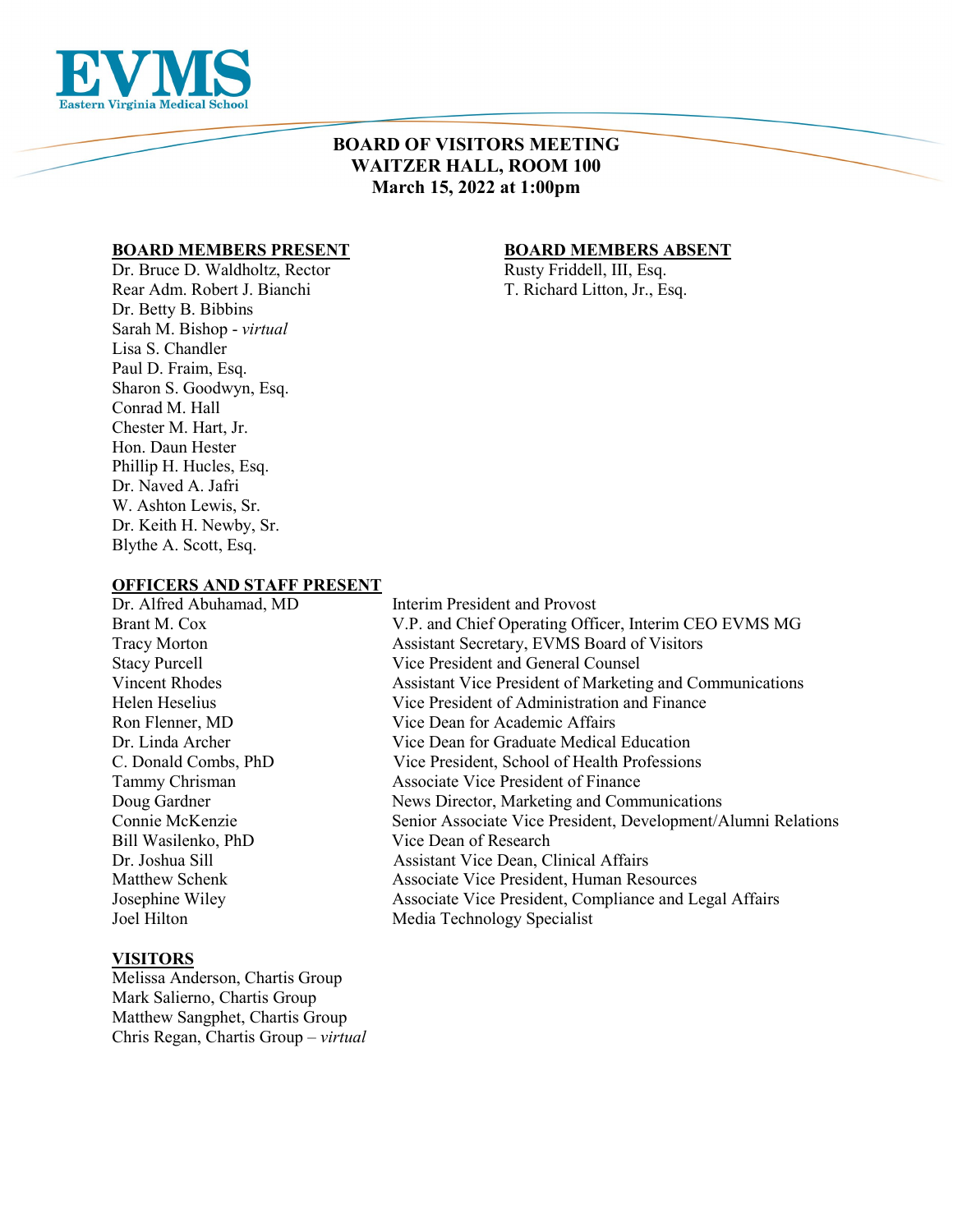# **CALL TO ORDER**

Dr. Bruce Waldholtz, Rector, called the meeting to order at 1:01 PM after noting a quorum was present.

#### **APPROVAL OF MINUTES**

Upon a motion made and seconded, the minutes of the regular meeting of December 14, 2021, and Special Meeting of January 24, 2022, were approved as distributed.

### **REPORT OF THE PRESIDENT AND PROVOST**

Dr. Alfred Abuhamad, Interim President and Provost, provided recommendations for appointments and promotions at the Assistant Professor and Instructor level and presented them to the Board for action.

**RESOLVED**, that upon a motion duly made and seconded, the Board unanimously approved the recommendations for faculty appointments and promotions at the level of Assistant Professor and Instructor.

Dr. Abuhamad presented a recommendation that the following faculty be granted Emeritus/Emerita status: William T. Bass, MD; Robert D. Bradshaw, MD, MPH; Francis L. Counselman, MD; Dianne C. Daniel, PhD; Stephen I. Deutsch, MD, PhD; Patrick G. Haggerty, MD; Maria R. Urbano, MD; Eric J. Werner, MD.

**RESOLVED**, that upon a motion duly made and seconded, the Board unanimously approved the recommendation for Faculty Emeritus/Emerita status to William T. Bass, MD; Robert D. Bradshaw, MD, MPH; Francis L. Counselman, MD; Dianne C. Daniel, PhD; Stephen I. Deutsch, MD, PhD; Patrick G. Haggerty, MD; Maria R. Urbano, MD; Eric J. Werner, MD.

Dr. Abuhamad presented a recommendation that an Honorary Degree be awarded to commencement speaker, Dr. Elias Zerhouni.

**RESOLVED**, that upon recommendation of the Interim President and Dean, the Board approved the recommendation that an honorary degree be conferred upon Dr. Elias Zerhouni.

Linda Archer, PhD, Vice Dean for Graduate Medical Education, reported on developments of the accredited GME programs, ACGME institutional requirements, resident/fellow surveys and future plans. She also highlighted challenges to GME and the steps being taken to address any issues.

#### **COMMITTEE REPORTS**

#### *ACADEMIC AND STUDENT AFFAIRS COMMITTEE*

Dr. Naved Jafri, Chair, reported on the Academic and Student Affairs Committee meeting held this morning, March 15, 2022, noting minutes from the previous meeting held on December 14, 2021, were approved. Dr. Ron Flenner, Vice Dean for Academic Affairs, presented a curriculum change which will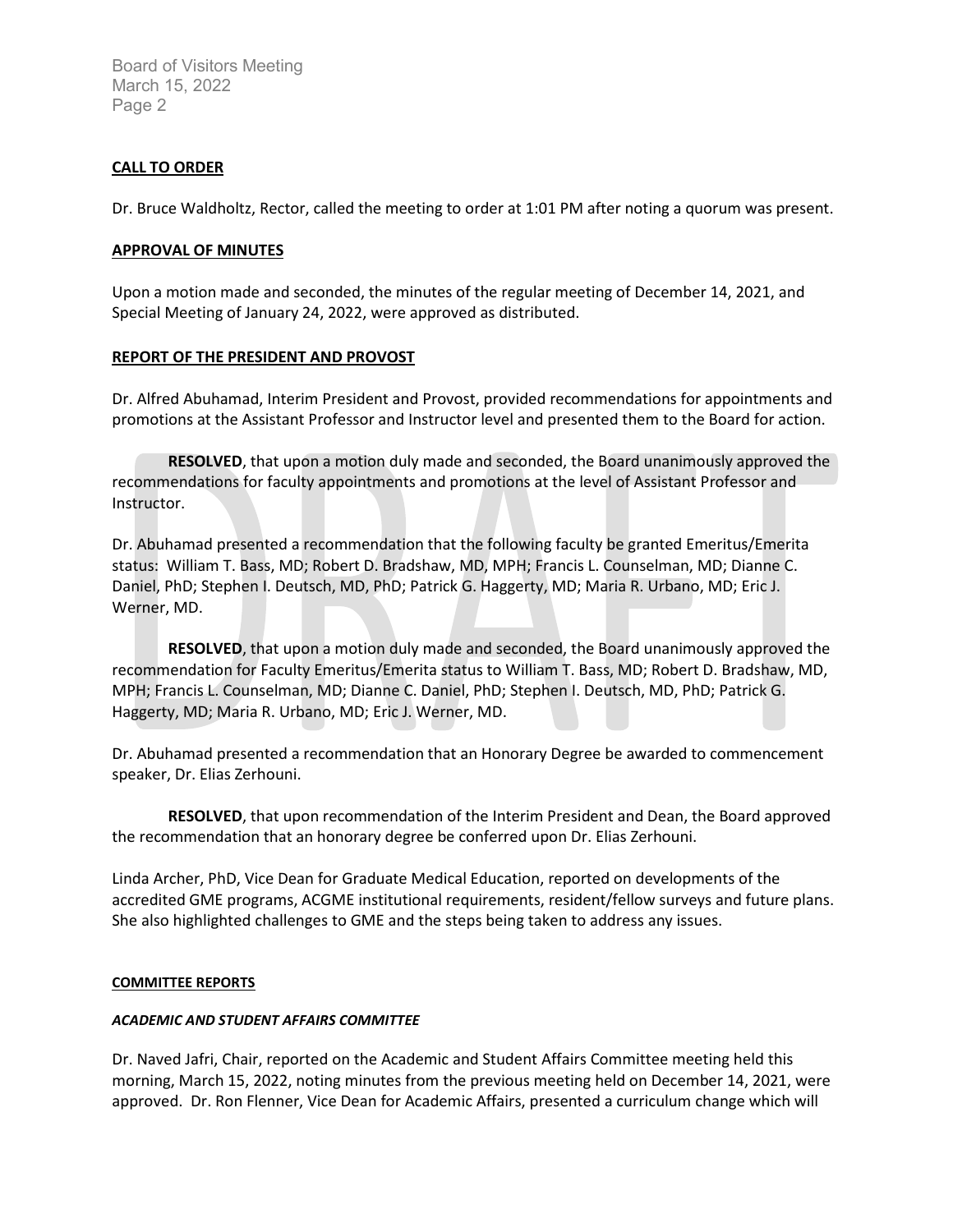allow students more clinical experience. He reported a 92% Match Rate for this year which is the average rate. Dr. Thomas Kimble, Associate Dean for Admissions and Enrollment, updated the committee on the incoming class of 2026. Highlights include a very diverse group, a dramatic increase in MCAT scores and an average GPA of 3.68.

Dr. Jafri presented the following recommended faculty actions for approval by the Board.

# **PROMOTIONS**

#### FULL-TIME SALARIED

Department of Otolaryngology-Head and Neck Surgery, Division of Pediatric Otolaryngology Cristina M. Baldassari, MD - from Associate Professor to Professor, effective July 1, 2022.

Department of Otolaryngology-Head and Neck Surgery, Division of Facial Plastic and Reconstructive Surgery

Eric J. Dobratz, MD - from Associate Professor to Professor, effective July 1, 2022.

Department of Pathology and Anatomy Ming-Lei Guo, PhD - from Assistant Professor to Associate Professor, effective July 1, 2022.

Department of Otolaryngology-Head and Neck Surgery, Division of Rhinology/Allergy Kent Kwok Kin Lam, MD - from Assistant Professor to Associate Professor, effective July 1, 2022.

Department of Internal Medicine, Division of Endocrine and Metabolic Disorders David C. Lieb, MD - from Associate Professor to Professor, effective July 1, 2022.

Department of Pediatrics, Division of Hospital Medicine Erika T. Rhone, MD, MSc - from Assistant Professor to Associate Professor, effective July 1, 2022.

School of Health Professions, Physician Assistant Program Daniel T. Thibodeau, MHP, PA-C, DHSc - from Associate Professor to Professor, effective July 1, 2022.

### FULL-TIME NON-SALARIED

Department of Pediatrics, Division of Emergency Medicine Alexandra P. Leader, MD, MPH - from Assistant Professor to Associate Professor, effective July 1, 2022.

**RESOLVED,** that upon a motion duly made and seconded, and the recommendation of the Academic and Student Affairs Committee, the Board of Visitors unanimously approved the faculty actions as presented.

Dr. Jafri presented the names of the candidates for conferral of degrees for the following programs:

Doctor of Biomedical Sciences Doctor of Health Sciences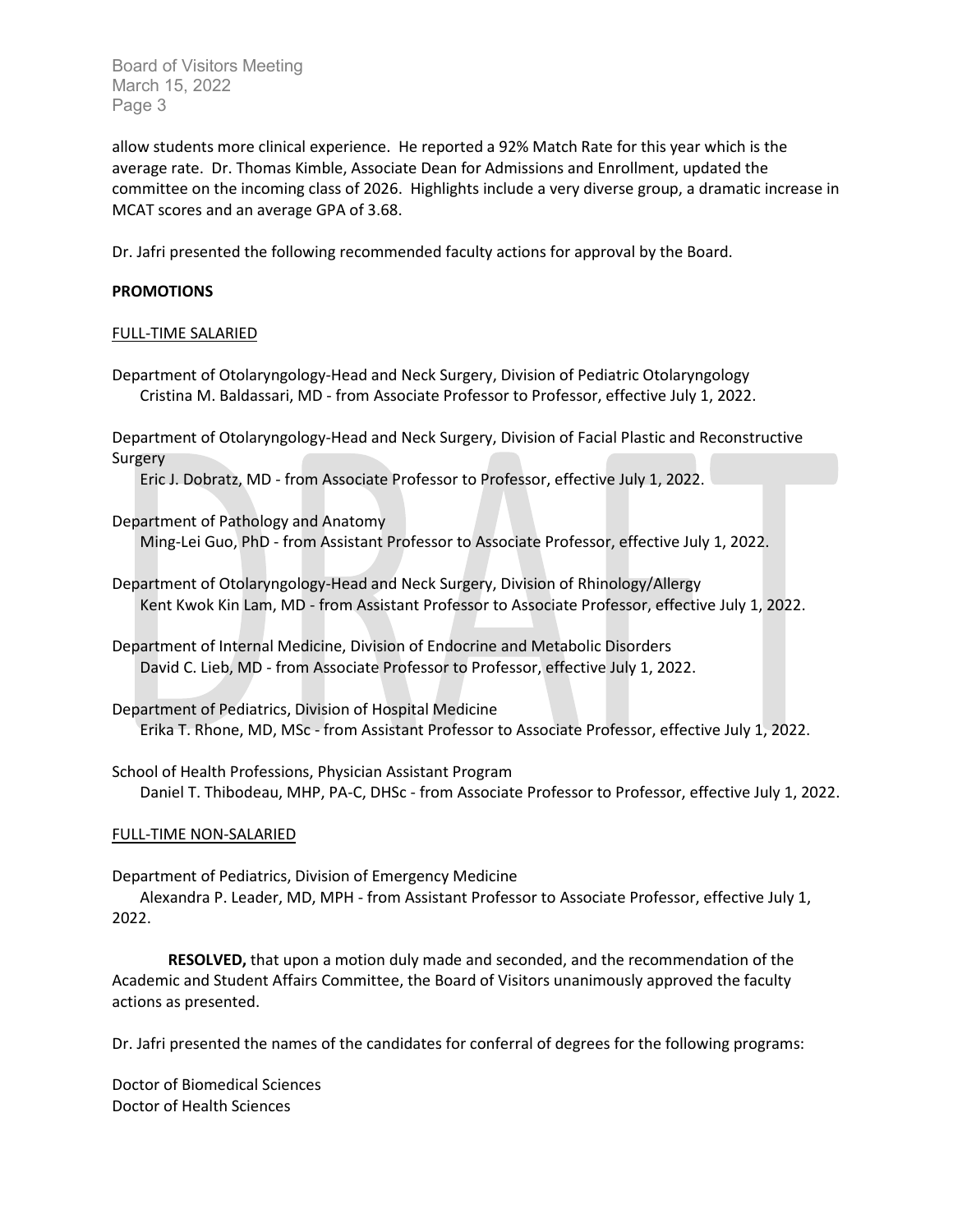Doctor of Philosophy in Reproductive Clinical Science Master of Science in Art Therapy and Counseling Master of Science in Biomedical Sciences – 2 year Master of Science in Biomedical Sciences – 1 year Master of Science in Biomedical Sciences – Research Master of Science in Contemporary Human Anatomy Masters in Healthcare Analytics Master of Medical and Health Professions Education Master of Pathologist's Assistant Master of Physician Assistant Master of Public Health Master of Science in Laboratory Animal Science Master of Science in Reproductive Clinical Science Master of Surgical Assisting Doctor of Medicine

Names of the candidates are attached herewith.

The candidates were recommended for approval by the faculty at the General Faculty meeting held on February 15, 2022, and the Academic and Student Affairs Committee today on March 15, 2022.

**RESOLVED**, that, upon a motion duly made and seconded, the Board of Visitors voted unanimously to recommend conferral of Degrees for Doctor of Biomedical Sciences, Doctor of Health Sciences, Doctor of Philosophy in Reproductive Clinical Science, Master of Science in Art Therapy and Counseling, Master of Science in Biomedical Sciences – 2 Year, Master of Science in Biomedical Sciences – 1 Year, Master of Science in Biomedical Sciences – Research, Master of Science in Contemporary Human Anatomy, Master in Healthcare Analytics, Master of Medical and Health Professions Education, Master of Pathologist's Assistant, Master of Physician Assistant, Master of Public Health, Master of Science in Laboratory Animal Science, Master of Science in Reproductive Clinical Science, Master of Surgical Assisting, Doctor of Medicine. Approval of the awards is subject to the successful completion of all degree requirements by the occasion of commencement or written specified period thereafter.

#### *FINANCE COMMITTEE*

Rear Admiral Robert Bianchi, Chair, reported on the Finance Committee meeting held this morning, March 15, 2022. Minutes from the December 14, 2021 meeting were approved. January ended with a net excess of \$11.4 million dollars that is broken down with a core net excess of \$1.3 million dollars. This is primarily from positive variances in salary and fringe savings from vacant positions. Because of the positive trend we did not have to transfer budgeted EVMS reserves into the account. Departmental reserves have a net excess of \$3.9 million mostly due to timing of receipts in advance of spending, which includes items such as our affiliated support agreement with Sentara, student fees, NASA funding, resident education support and internal transfers. EVMS reserves have a net excess of \$1.9 million and that is mostly due to timing of expenses on projects and reduced transfers to core because of the salary savings. Property, plant and equipment had an excess of \$3.6 million which is mostly due to support from the Foundation for Waitzer Hall, and the depreciation being less than budget. Of note, all of our bond covenants are met. The timeline for the FY23 budget was discussed and a special meeting of the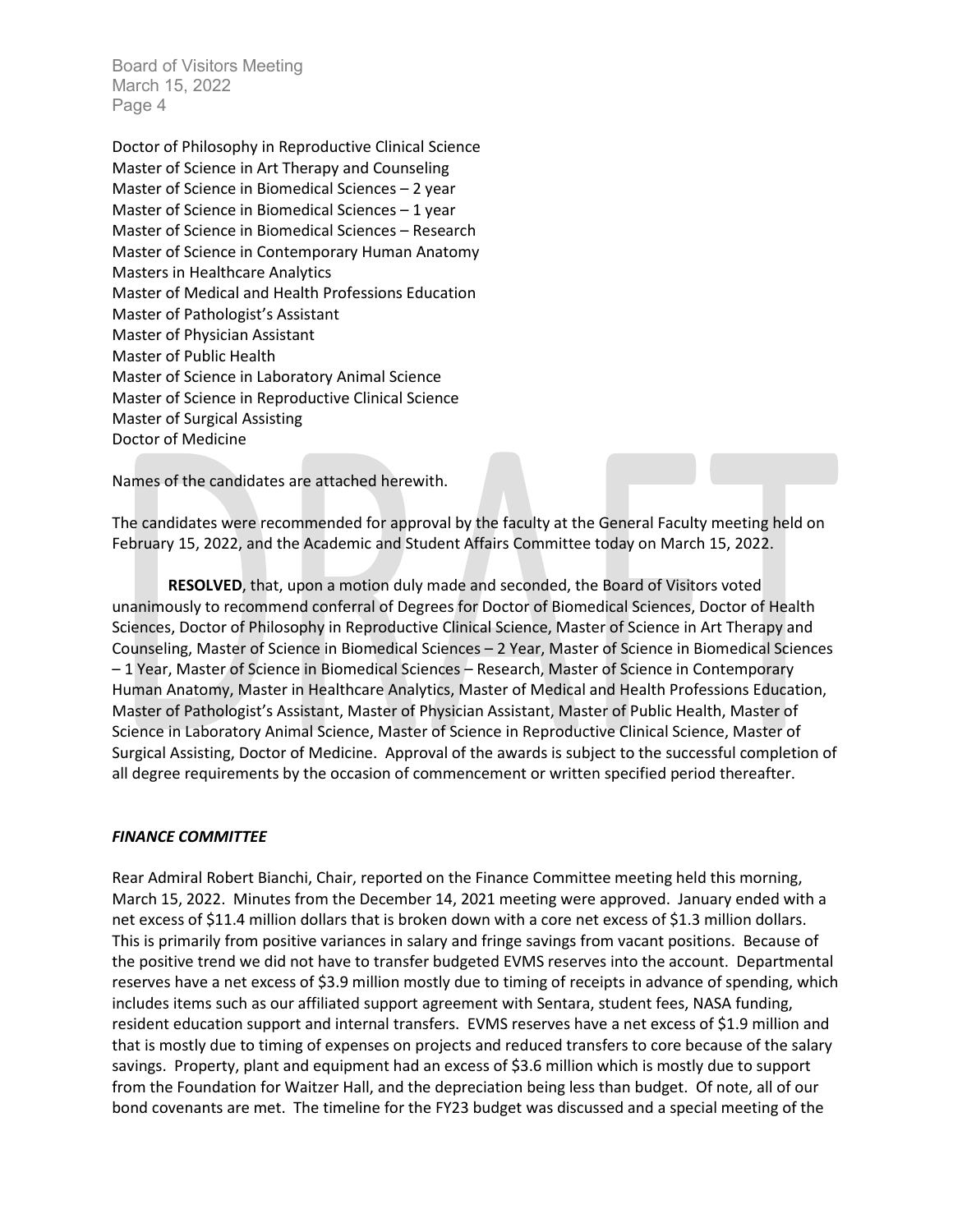Finance Committee will be held on May 24, 2022, and the full budget will be brought before the Board at the June meeting. An update was provided on the renovations of the Hague Club Apartments. Due to unforeseen circumstances, the renovation cost has increased. After careful consideration there was a decision made to proceed with the project as planned.

## *AUDIT & COMPLIANCE COMMITTEE*

Ms. Blythe Scott, Chair, reported on the Audit and Compliance meeting held this morning, March 15, 2022. Minutes were approved from the previous meeting held on December 14, 2021. A very positive report was received on our compliance, as well as our internal and external audit.

# *LEGISLATIVE PRIORITIES COMMITTEE*

Ms. Blythe Scott, Chair, reported on the Legislative Priorities Committee meeting held this morning, March 15, 2022. Minutes were approved from the previous meeting held on December 14, 2021. Ms. Scott complimented Kemper Consulting and Dr. Abuhamad for the hard work during this legislative season, which is ongoing. She thanked Board members who have advocated on behalf of EVMS.

Dr. Abuhamad provided an update to the Board on both the House and Senate amendments.

### *GOVERNANCE COMMITTEE*

Dr. Bruce Waldholtz, Acting Chair, reported on the Governance Committee meeting held this morning, March 15, 2022. Minutes were approved from the previous meeting held on September 21, 2021.

Dr. Waldholtz updated the Board on who will be rotating off the Board of Visitors on June 30, 2022. A list of potential Board officers for the next fiscal year will be brought before the Board for voting at our next meeting, scheduled to be held on June 21, 2022.

### **REPORT OF THE RECTOR**

Dr. Waldholtz addressed the Board, discussing the importance of wellness activities for residents and student health, as well as additional funding needs in the future to educate our students. EVMS will be hosting the yearly research breakfast for the American Cancer Society on Monday, October 25, 2022, at Waitzer Hall. Dr. Waldholtz commended both Dr. Abuhamad and EVMS Administration for their hard work and the grace and positivity which has been displayed.

#### **NEW BUSINESS**

There was no new business.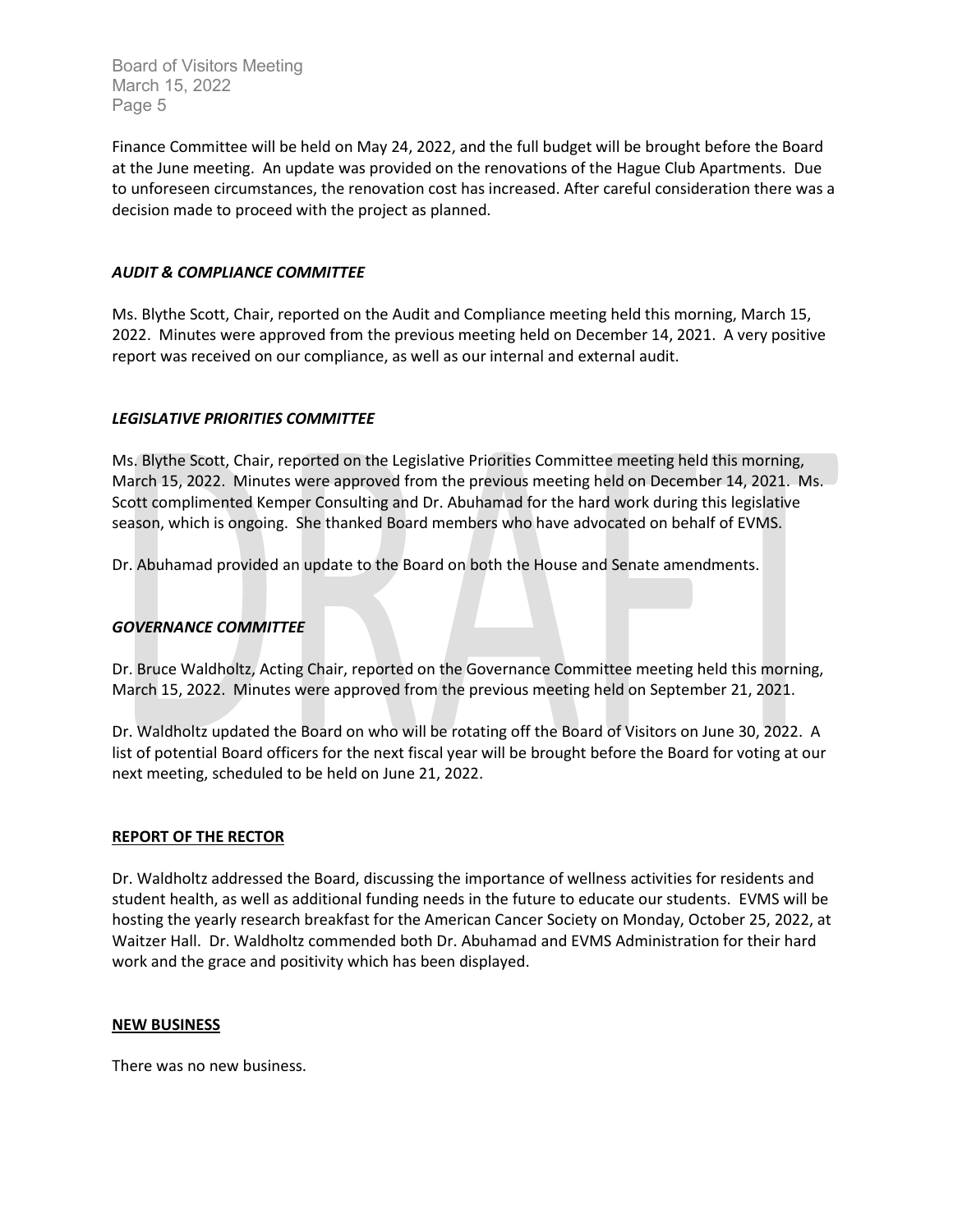The Rector announced it would be necessary to hold a closed session as permitted under Code of Virginia, Section 2.2-3711 (A) (22) to discuss proprietary business related information pertaining to the operations of EVMS as permitted by the Code of Virginia.

Accordingly, upon a motion made and seconded, the Board voted unanimously to adjourn the open session and convene the closed session.

### **ADJOURNMENT**

There being no further business the meeting adjourned at 1:35pm.

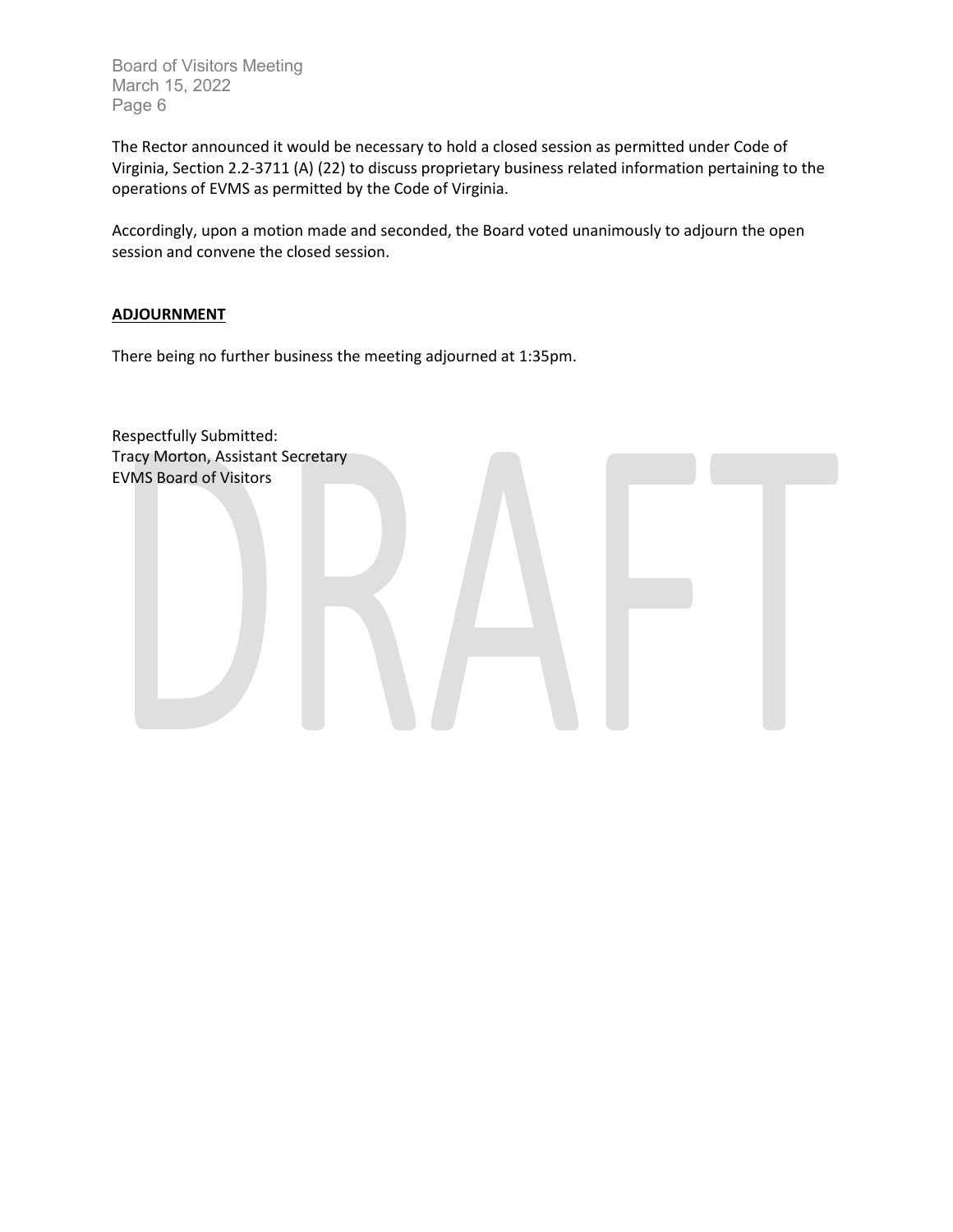# **EVMS 2022 May Graduates**

#### **Doctor of Biomedical Sciences**

Mathieson, Allison

# **Doctor of Health Sciences**

Aggawi, Rania Altenbern, Steffanie Andrews, Amy Ashraf, Shazia Childs, Karis Cohen, Shimon Daria, Imelda Dashiell, Katherine Davies, Keith

Donkor, Benedict Fox, Elizabeth Henyo, Wisdom Hinton, Jami Johnson-Hooker, Anjella Kerrigan, Kristi Kim, Yoora Kinloch, DezShonna McClearn, Kimberly

# **Doctor of Philosophy in Reproductive Clinical Science**

Aladham, Mais Alkon, Tamar Au, Jason Chau, Charles Colturato, Luiz Fernand Di Berardino, Antoinetta

Elshmoury, Mohamad Hermoso, Maria Cecilia Lambrese, Kevin Langley, Martin Lee, Sue LoManto, Brian

#### **Master of Science in Art Therapy and Counseling**

Caroff, Jenna Cuthbert, Katelyn Grier, Briana

Hayward-Lundy, Shayla Huryk, Antoinette Rosado, Niomy

### **Master of Science in Biomedical Sciences – 2 Yr.**

Alba,Mariano Aldrete, Aracelia Baucom, Charmante Bellamy, Dominique Bravo, Soh-Yoke Carlton, James

Douraghi, Makayla Estrada, Melissa Fallorina , Alfredo Harrell, Emily Perry, Andrew Rodriquez, Brittaney

#### **Master of Science in Biomedical Sciences – 1 Yr.**

Agrawal, Janvi Ahmar, Faraaz, Akers, Rachel Awan, Ossam Brauer, Sarah Brewster, Kathryn Bui, Y-Nhi Bundren, Samuel Chenwi, Herman Clark, Moss Dean, Cameron Dornstauder,Alexander Dowell,Gunnar

Eldeiry,Andrew Eldosougi,Randa Ferqueron,Tyler Goswami, Neevedita Granum, Claire Guo, Zi Haden, Catrina Hwang, Jackie Ihde,Emilio liaz, Saba Jo, Jonathan Khan, Zaid King, Christiana

Peters, Tawnya Quach, Emily Ryal, Jennifer Salazar, Rachel Sawyers, Katrina Shunk, Andrew Smith, Shannon Wade, Diahna Wissinger, Dara

Mayer, Kendall Mendola, Robert Morrison, Linda Simbulan, Rhodel Suliman, Ahmad

Rutz, Faith Stillings, Hayley Trimmer, Caroline

Sheetz, Emily Tobola, Irena Watson, Frank Webb, Alexander Williams, Jodi

Kouhestani, Mehron Kurtzman, Jason Lausen, Jared Lem, Catherine Li, Danxun Li, Nina Mahler, Jane Mayo, Sarah McLaughlan, Katherine McMillan, Gear Nauven, Oliver Nigro Alexandra Osman, Alim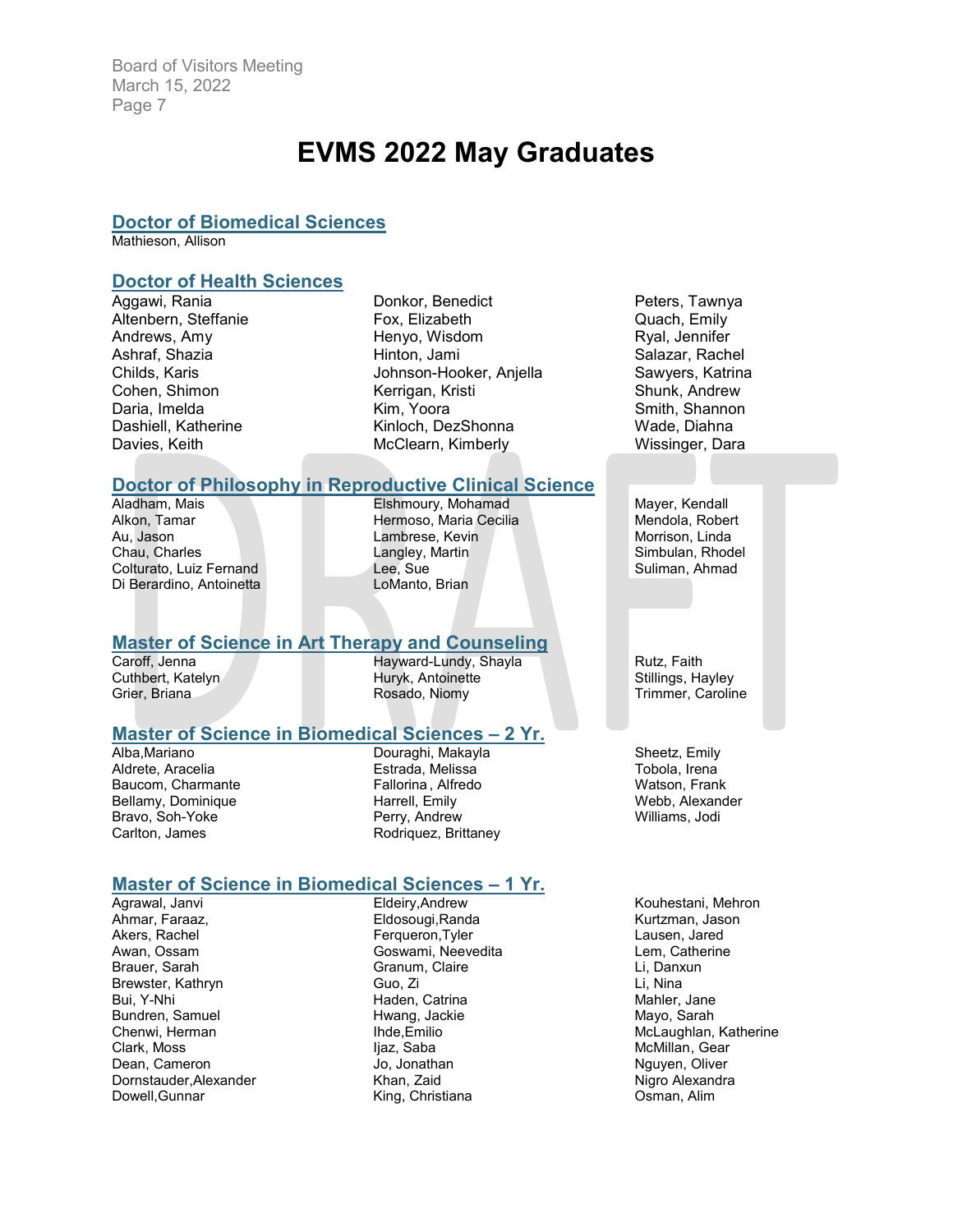OToole, Kellie Pendurthi, Apoorva Phuyal, Simran Pierce, Emma Ramachandran, Smrithi Rerkpattanapipat, Pattarapol Sahu, Abhinav Sampson, Jarena Singh, Sat Sunkara, Meghana Surratt, Matthew Suryadevara, Pavan

Taylor, Amanda Tebor, Benjamin Toole, Connor Trampenau, Elizabeth Walker, Robert Weatherspoon, Romelle

# **Master of Science in Biomedical Sciences- Research**

Routon, Katherine

# **Master of Science in Contemporary Human Anatomy**

Adams, Andrew Alvarez, Alexandra Biando, Katelyn Johnson, Collin

McCann, Bennett McCrary, Catheri

#### **Masters in Healthcare Analytics**

Bana, Farhan Biumla, Paul

Malinish, Alyssandra Meyers, Jillian

# **Master of Medical and Health Professions Education**<br>Fortney, Lane Garner, Sarah

Miller, Geoffrey

# **Master of Pathologist's Assistant**

Ahnafield, Madison Anderson, Kathrine Bader, Deena Butler, Brianna Carstens, William Clow, Alexxys Conlin, Brooke Gregory, Phillicia Grove, Aleesha

Hickmann, Sebastian Hilton, Cassidy Hutchinson, Courtney Kanellos, Joanne Kisch, Emily Li, Andrea Lilliston, Elizabeth Melchers, Amber Mullen, Brooke

# **Master of Physician Assistant**

Alexander, Sydney Bennett, Kiana Bergeron, Allison Betts, Taylor Burns, Scott Burton, Rachel Califano, Patrick Cendrowski, Eric Chan, Ryan Charlton, Alexandra Dadds, Brooke Dao, Christopher Dear, Ashton Delnicki, Taylor Doctor, Kimberly Doyle, Nicklaus Eslinger, Alexa Foster, Carla Frost, Michaela Gaddis, Vicky Gajurel, Sajana Grady, Jacquelin Harrell, Rebecca Hart, Natalie

Heck, Arianna Hedges, Sara Helm, Katharine Holzhauer, Aaron Hurst, Anne Iorio, Alivia Jeganathan, Ronald Johnson, Jeanelle Kemether, Lewis Kielbas, Haley Kith, Jessica Lamas, Elisabeth Launder, Corinne Lee, Haemi Leith, Maria Lind, Joanna Lucas, Sarah Mcdonald, Jessica McGrath, Matthew Mohsin, Ghassan Munteanu, Octavian Myrick, Amanda Nalepa, Katherine Ndamukong, Ivan

Pickering, Emily Powell, Staquita Price, Arayna Reed, Crosby Seasholtz, Hannah Wise, Kelly

Nelson, Brooke Oliver, Jenny Pedlowska, Beata Pham, Quynh Phannavong, Phanthaboon Primavera, Caitlyn Reyes, Janet Robinson, Madison Romero, Michaela Rossi, Michaela Sachs, Justin Sacks, Hannah Sanborn, Kimberly Schmitt, Samantha Sidun, Nicholas Smelgus, acqueline Sookdeo, Indira Staples, Camron Steele, Emily Syed, Mohyi Tobin, Sandi Tran, Tom Walker, Ashley Walsh, Aileen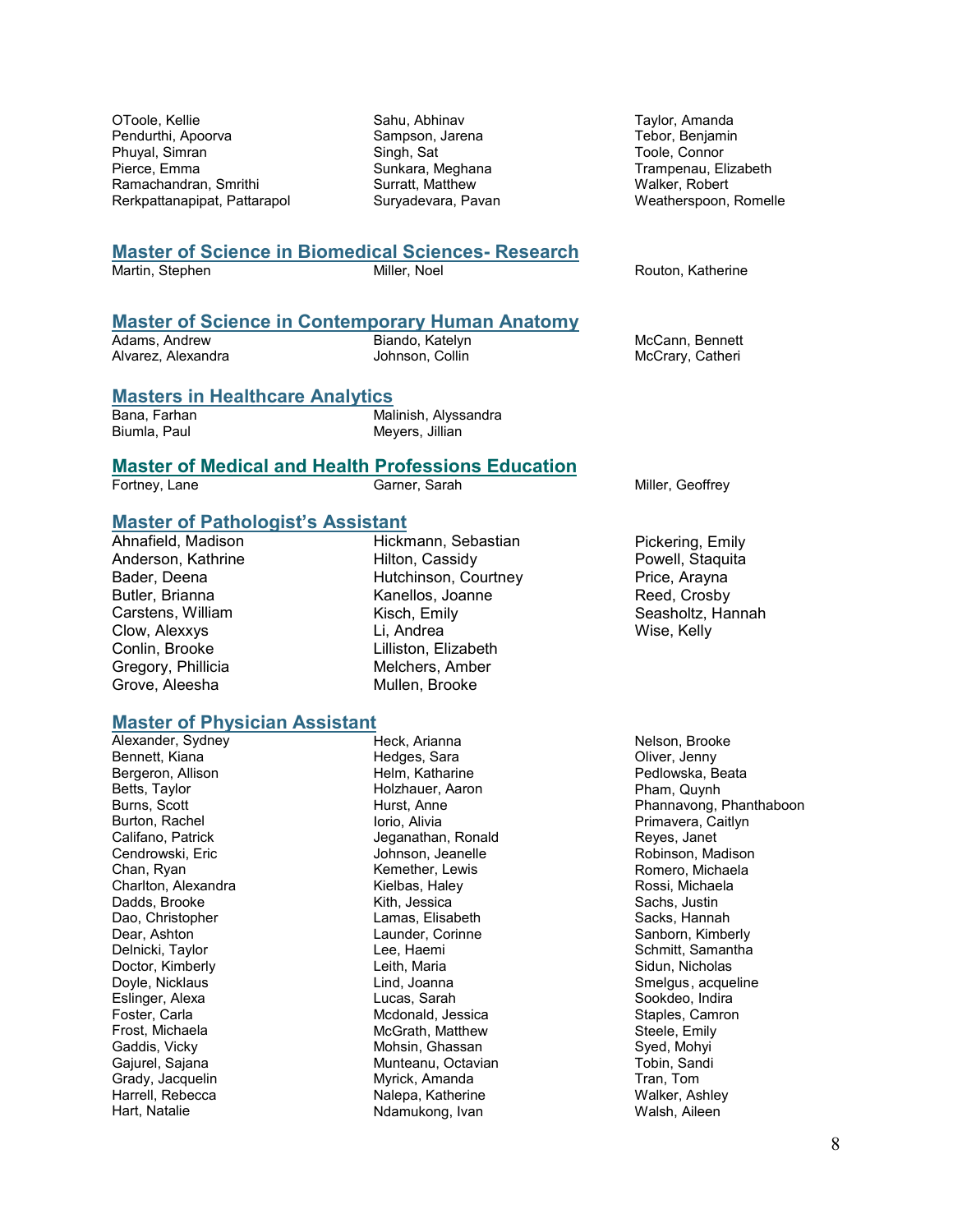Watkins, Mikaela Whitney, Karen

#### **Master of Public Health**

Adams, Adara Adelugba, Deborah Agyeman, Michelle Alshayhan, Ali Balde, Aissatou Barrow, Jsaela Bizer, Elaine Bostic, Taylor Brandt-Chandler, Jennifer Clark, Robinson Clawson, Tisha Commissaire, Adjovi Davis, Jaime Dela Cruz, Nina Edemba, Olivia Fletcher, Trevor Greeson, Madeleine

Wilkinson, Kate Yates, Alicia

Griggs, Melinda Hairston, Jingi Hearn, Olivia Hept, Miranda Herbert, Melanie Hunt, Hannah Jackson, Wanda Jones, Dionna Jones, Lartiqua Martinez, Dominique Mayo, Lindsey Mbambukulu, Olive Mitchell, Tekoa Mountain, Shelby Murphy, Courtney Nemetz-Gardner, Bray Ocampo, Michelle

#### **Master of Science in Laboratory Animal Science**

Maestas, Amy Mitchell, Erica

Mulder, Dori Owens, Chela

#### **Master of Science in Reproductive Clinical Science**

Benton, Shevokya Castillo, Juliana Charlton, Sarah Clarke-Williams, Melicia David, Amanda Haymore, Jaycie

Hills, Robin Hurst, Victoria Jiang, Ping Ping Munsterman, Lindsay Payne, Emily Price, Jade

# **Master of Surgical Assisting**

Abraha, Feven Davenport, Kelsey Fox, Heather Freeman, Jayla Glass, Hanna Hinricher, Rebecca Jakobs, Linze Koffman, Christopher

#### **Doctor of Medicine**

Acosta, Michael A Agrawal, Neha Aidukaitis, Bryce N Ali, Ayan M Ambardar, Shiva Andrews, Albert G Andros, Thomas M Angeles, Nina M Armstrong, Phillip C Ataey-Ghomi, Pouya Bannister, Joseph W Baraki, Dana I Benjamin, Cory D

Leming, Alexandra Lichter, James MacDonald, Hannah Padilla, Lauren Parkey, Sarah Rumley, Autumn Sherman, Justin Shin, Jisu

Berger, Jared W Berry, Brianna Bisgaier, Matthew E Black, Katherine J Breeding, Emily L Brewington, Sarah E Brown, Jasmyn Byrd, Virginia Carrasco, Adrianna E Cauble, Madison L Cecelic, Johanna M Chambers, Charlotte W Chen, Renjie

Yukhimova, Valeriya Zerkle, Katie

O'Flaherty, Judith Poindexter, Alexis Raymo, Whitney Reed, Kimberly Rodriguez, Brooke Rominger, Karen Russell, Kendra Sadler, Joshua Servais, MaCayla Sheikh, Naimo Smith, Lauren Tomar, Jennifer Van Doren, Nicole White, Rachel Winston, Devonne Winston, Lauren

Radock, Mackenzie Rose, Roxanne

Siegrist, Rachel Soliman, David Suarez-Criollo, Sandra Tavanasefat, Honey Williams, Allison

Solis, Jessie Spence, Ashley Sterne, Kenneth Vu, Allie Winston, Latasha Youssefi, Jeala

Chikalard, Kamal K Clawson, Rebecca C Connelly, Daniel W Conteh, Fatmata Cronin, Anna E Dao, Cassandra Donaldson, Thomas, J Du Plessis, Wihan Dudley, John R Eccleston, Catherine T Elmahdi, Alsiddig A Fariscal, Abigail D Feng, Nicole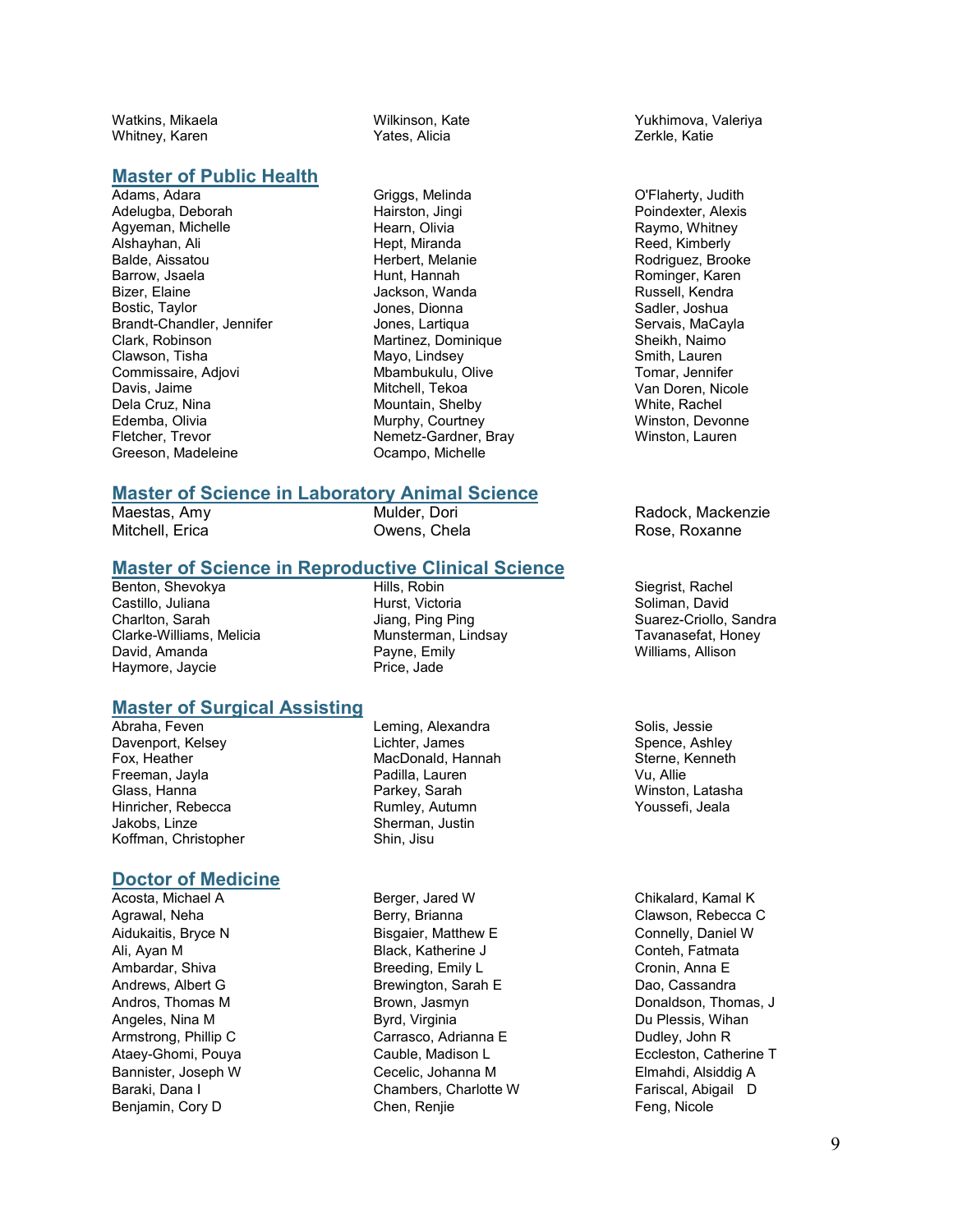Fidelis-Nwaefulu, Whitney Fraga, Tyler Frawley, Jenna E Gajulapalli, Pooja Glendrange, Tyler M Gonzales, Rachelle Ann L Grant, Maxwell J Grapperhaus, Steven Gray, Veronica Gregoriou, Andreas N Hagens, Theodore W Hammond, Perry B He, Jody Z He, Linda A Hoerle, Reece Hopkins, Katharine Hughes, Jacob D Huntley, Joseph H Iannarelli, Kayla B Im, Alex B Jenkins, Ciara Jiang, Douglas D Johnston, Stephen A Jones, Da'keesha Joshi, Reva S Kamano, Elisabeth H Kaur, Ramneek Kearney, Timothy C Kearns, Haley J Keenan, Lauren Kelly, Brianna E Koch, Broderick M Lau, James H Lawrence, Sophie W Lepore, Anna Lester, Henry A

Liu, Steven Majette, Lakeisha C Malone, Ashlee Mchugh, Mackenzi R Melton, David C Mistarz, Austin K Mitrev, Thomas W Mohan, Sudarshan J Morgan, Caroline R Munson-Catt, Alexon C Murray, Hailey Nangunuri, Bhavana Newton, Emily Nguyen, Lily H Novika, Sekar Nunez, David A O'Connell, Katie A Oplinger, Matthew A Oraee, Nickzad Owusu-Ansah, Frank K Parkerson, Jamie A Patel, Parth M Peddireddy, Saivarshith Pham, Phillip P Platt, Lucy C Pollei, Joseph S Propst, Robert H Purohit, Keshin M Raju, Priyanka Ramos, Vanessa L Reese, James D Requina, Dorothy J Sahni, Tamanna Sanchez, Christian B Schaffer, Katherine Schmitt, Mark W

Serle, Christopher A Sheely, Sequoia Shivakumar, Adarsha Smith, Zachary A Snow, Aaron P Son, Sam Y Southern, Mary-Gray C Spiegel, Ariana M Stocki, Christopher M Straub, Evan T Struble, Sarah K Su, Kaiwen Talbot, Erica M Timothee, Patricia Tosi, Amanda C Toy, Jason L Toy, Kevin A Trainor, Margaret R Tran, Minh Tu D Van De Graaf, Matthew W Verheul, Dirk W Vo, Alexander M Wang, Shawn Y Weaver, Henry N Wells, Douglas K Williams, Le'Nisha S Wintringham, Jennifer A Woolard, Colin Wu, Eunice Yahn, Colten A Yeates, Todd Yi, Julie Zahid, Sarina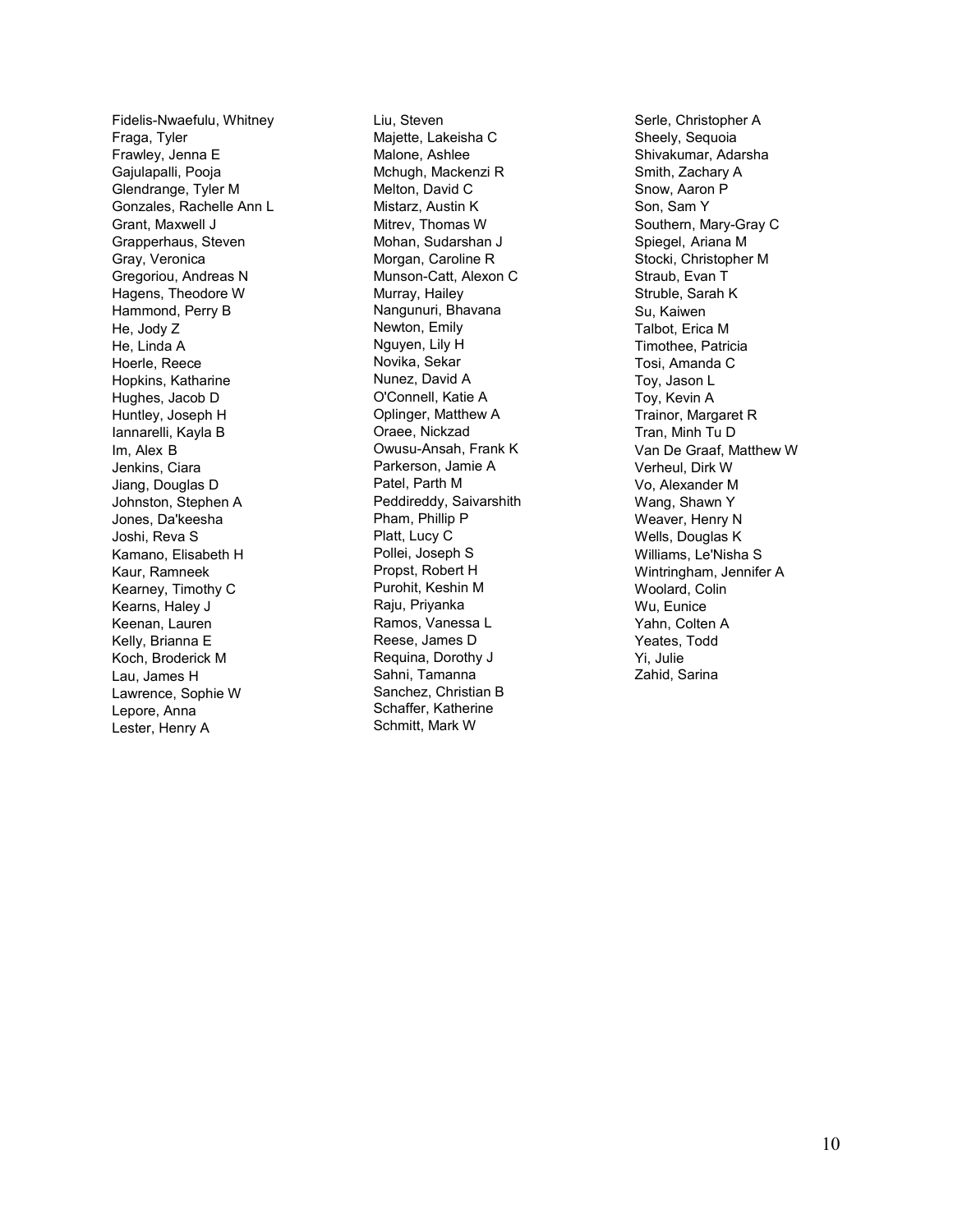

# **BOARD OF VISITORS CLOSED SESSION Waitzer Hall, Room 100 March 15, 2022**

#### **BOARD MEMBERS PRESENT BOARD MEMBERS ABSENT**

Dr. Bruce D. Waldholtz, Rector **Rusty Friddell**, III, Esq. Rear Adm. Robert J. Bianchi T. Richard Litton, Jr., Esq. Dr. Betty B. Bibbins Sarah M. Bishop - *virtual* Lisa S. Chandler Paul D. Fraim, Esq. Sharon S. Goodwyn, Esq. Conrad M. Hall Chester M. Hart, Jr. Hon. Daun Hester Phillip H. Hucles, Esq. Dr. Naved A. Jafri W. Ashton Lewis, Sr. Dr. Keith H. Newby, Sr. Blythe A. Scott, Esq.

# **OFFICERS AND STAFF PRESENT**

Joel Hilton Media Technology Specialist

Dr. Alfred Abuhamad, MD Interim President and Provost Brant M. Cox V.P. and Chief Operating Officer, Interim CEO EVMS MG Tracy Morton Assistant Secretary, EVMS Board of Visitors Stacy Purcell Vice President and General Counsel Vincent Rhodes **Assistant Vice President of Marketing and Communications Assistant Vice President of Marketing and Communications** Helen Heselius Vice President of Administration and Finance

#### **VISITORS**

Melissa Anderson, Chartis Group Mark Salierno, Chartis Group Matthew Sangphet, Chartis Group Chris Regan, Chartis Group – *virtual* 

Dr. Bruce Waldholtz, Rector, opened this closed session at 1:37pm. The closed session was convened in order for the Board to discuss specific proprietary, business-related information pertaining to the operations of EVMS, as permitted by the Code of Virginia Section 2.2-3711(A) (22).

The closed session adjourned at 3:36pm.

Respectfully Submitted: Tracy Morton, Assistant Secretary EVMS Board of Visitors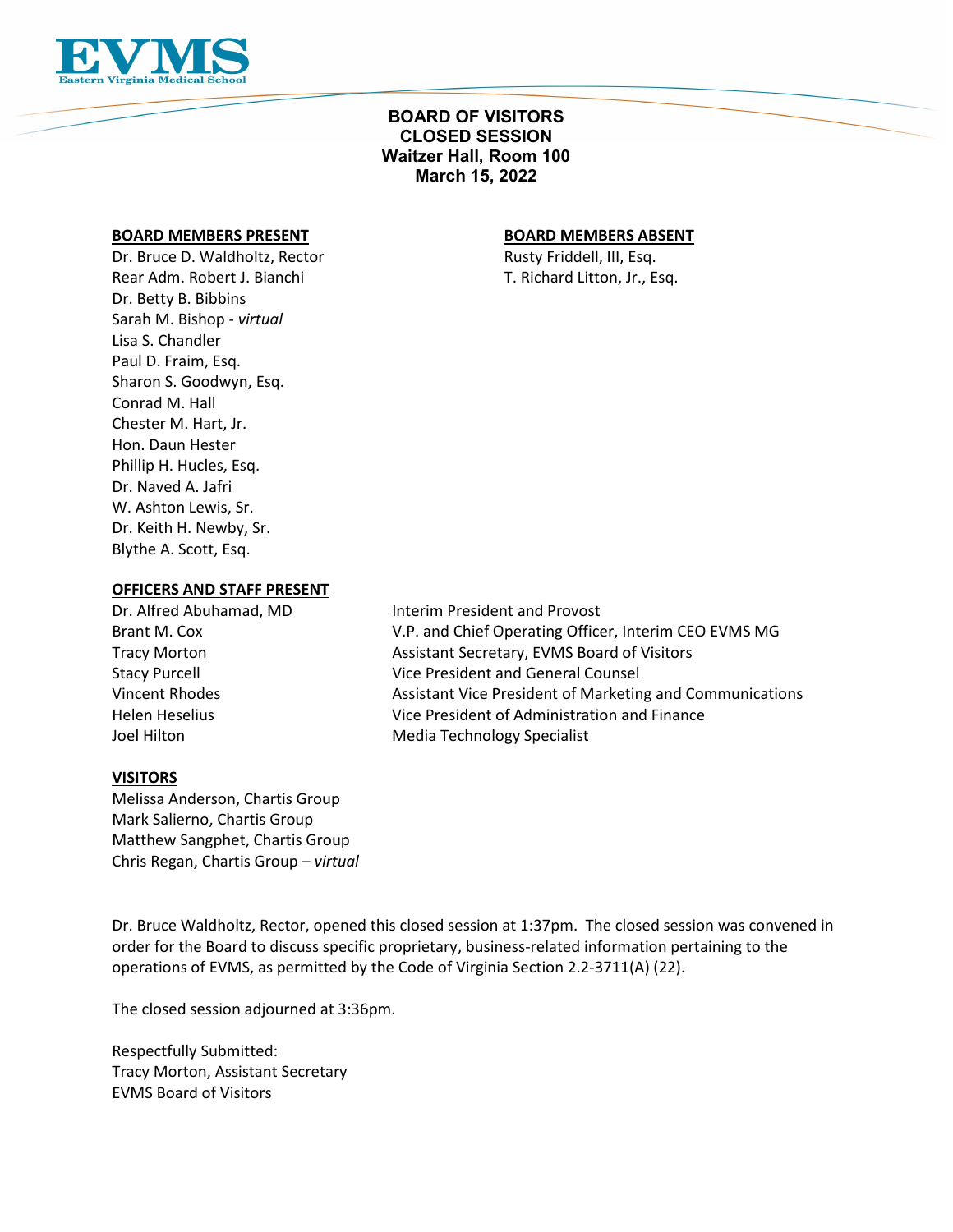

# **BOARD OF VISITORS RETURN TO REGULAR SESSION Virtual Meeting March 16, 2021**

#### **BOARD MEMBERS PRESENT BOARD MEMBERS ABSENT**

Dr. Bruce D. Waldholtz, Rector Rusty Friddell, III, Esq. Rear Adm. Robert J. Bianchi T. Richard Litton, Jr., Esq. Dr. Betty B. Bibbins Sarah M. Bishop - *virtual* Lisa S. Chandler Paul D. Fraim, Esq. Sharon S. Goodwyn, Esq. Conrad M. Hall Chester M. Hart, Jr. Hon. Daun Hester Phillip H. Hucles, Esq. Dr. Naved A. Jafri W. Ashton Lewis, Sr. Dr. Keith H. Newby, Sr. Blythe A. Scott, Esq.

#### **OFFICERS AND STAFF PRESENT**

Dr. Alfred Abuhamad, MD Interim President and Provost Brant M. Cox V.P. and Chief Operating Officer, Interim CEO EVMS MG Tracy Morton **Assistant Secretary, EVMS Board of Visitors** Assistant Secretary, EVMS Board of Visitors Stacy Purcell Vice President and General Counsel Vincent Rhodes Assistant Vice President of Marketing and Communications Helen Heselius Vice President of Administration and Finance Joel Hilton **Media Technology Specialist** 

#### **VISITORS**

Melissa Anderson, Chartis Group Mark Salierno, Chartis Group Matthew Sangphet, Chartis Group Chris Regan, Chartis Group – *virtual* 

Dr. Bruce Waldholtz, Rector, opened this return to regular session at 3:37pm.